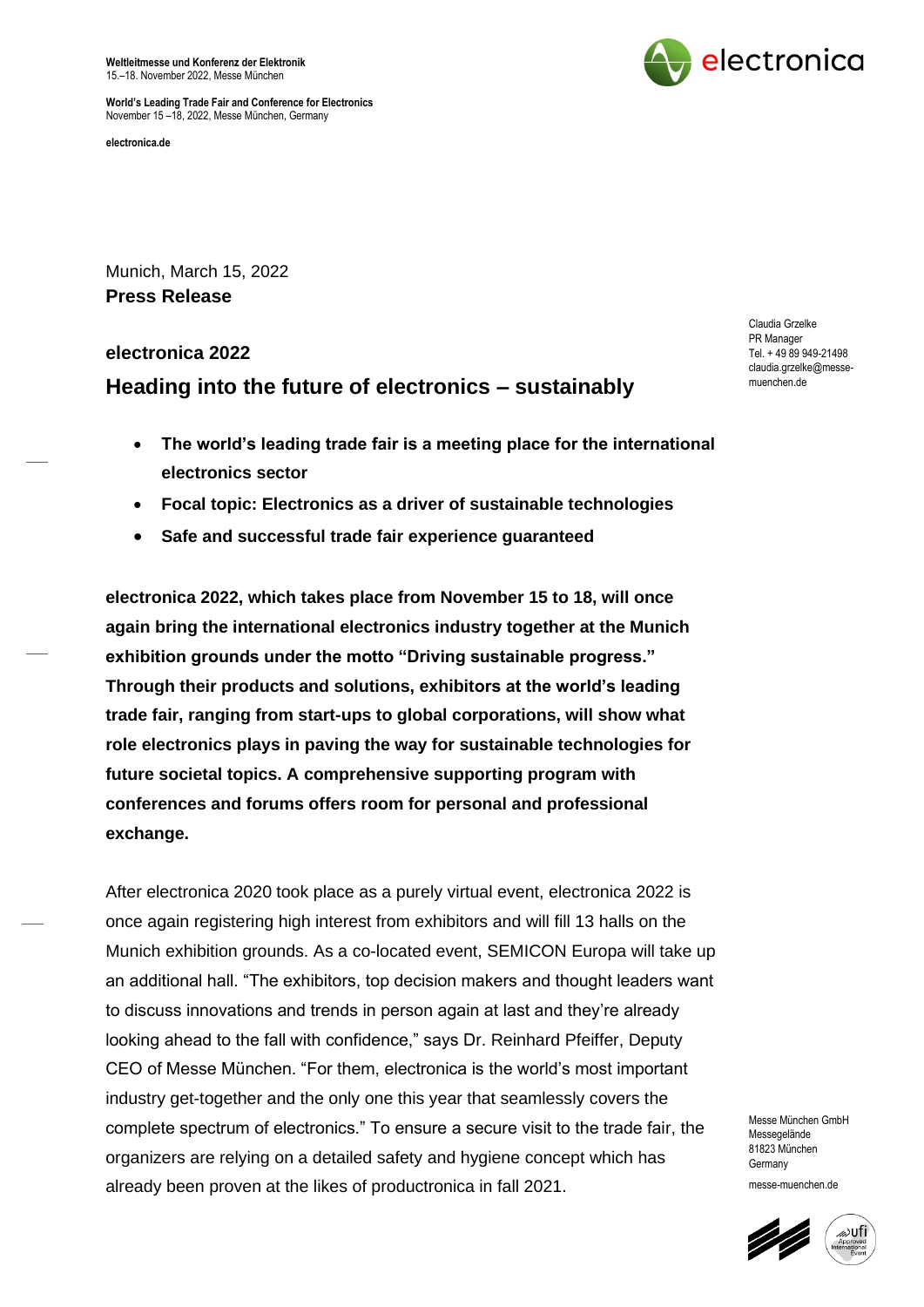

**Press Release** | March 15, 2022 | 2/3

## **Industry get-together of international market players**

All the industry's major distributors and manufacturers will be represented at electronica 2022, for example Arrow, Avnet, Bosch, Harting, Infineon, NXP Semiconductor, Phoenix Contact, Rohde und Schwarz, Samsung, Schweizer Electronic, STMicroelectronics, TDK Electronics and Würth. As expected, the share of exhibitors from outside Germany is also high; companies from more than 40 countries have registered so far. Philip Harting, CEO of the HARTING Technology Group and new Chairman of the electronica Supervisory Board, says, "The industry is very much looking forward to electronica 2022, its key business platform and a first-class networking event. At last we once again have the chance to present our innovations and sustainable solutions to an international professional audience, and to discuss the trends shaping the industry in person."

After a drop in revenue during the pandemic in 2020, the electronics and digital industry has made an economic recovery and is optimistic about the future. "The electronics and digital industry is steadily becoming more and more relevant as the two megatrends of electrification and digitalization are directly connected to our industry. The ZVEI, the German Electro and Digital Industry Association, will demonstrate this at electronica 2022," explains Michael Dehnert, Managing Director of the ZVEI, and Head of Electronic Components and Systems. Accordingly, the business climate in the German electronics and digital industry is improving further, despite a continuing shortage of material. In 2021, the industry registered revenue of €200 billion, an increase of 9.8 percent over the previous year. These figures are particularly remarkable because the past year was also influenced by the COVID-19 pandemic.

## **electronica supporting program: Insight – Overview – Outlook**

The top-class supporting program at electronica 2022 will also show what is moving the industry, with a focus on knowledge transfer and professional exchange. During the electronica conferences, experts will discuss current trends and developments in the areas of automotive, embedded platforms and wireless systems and applications. The CEO Roundtable will shed light on